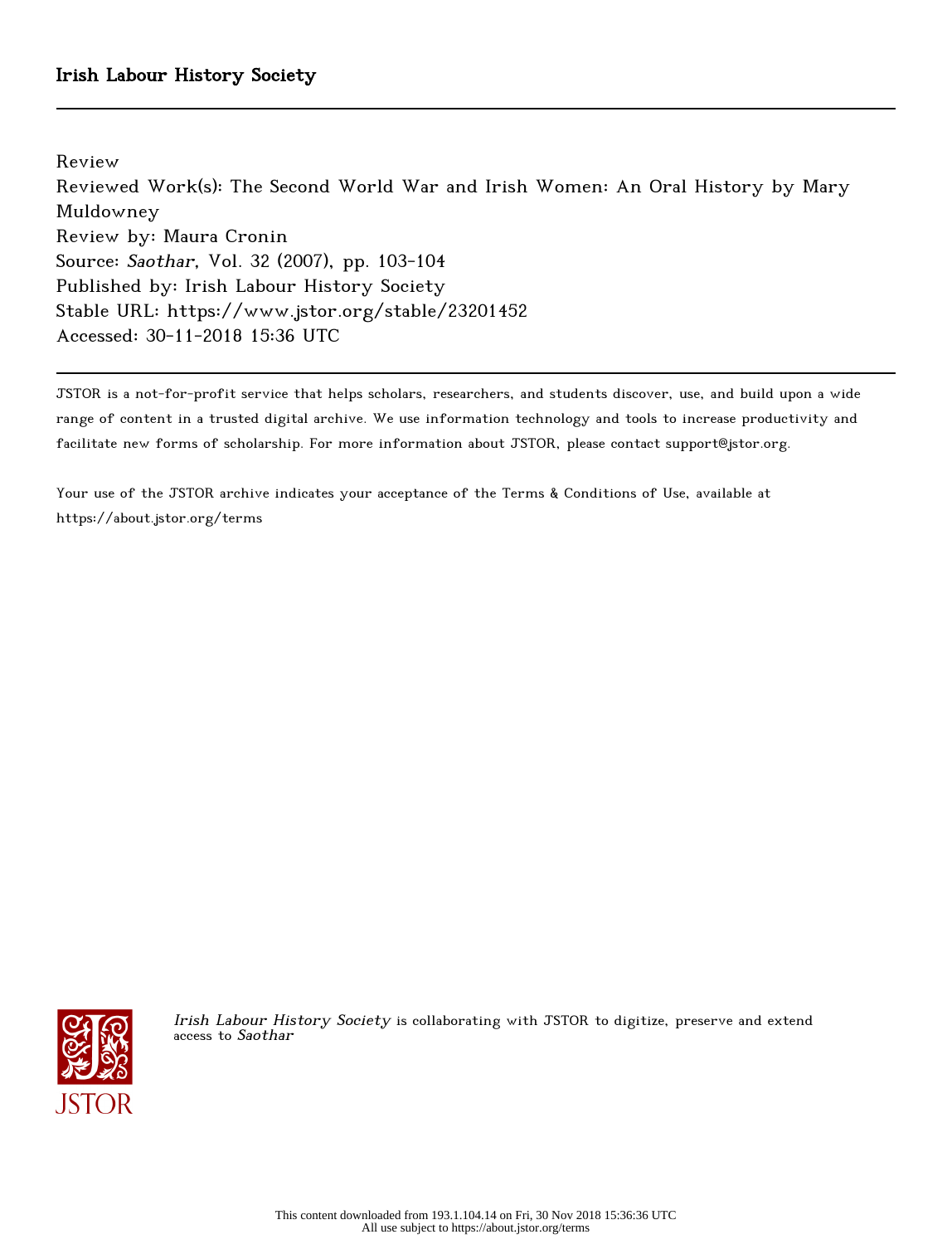the red menace card, and the Standard newspaper, has the opposite effect to that intended. The last third of the book is little more than a recapitulation of old polemics.

 The author takes the threat of a communist takeover of the labour movement in the 1940s quite seriously and describes O'Rahilly, somewhat surprisingly, as a friend of the labour movement. His source is the Standard newspaper, which Morrissey omits to mention was so close to the Catholic hierarchy that the bishops discussed buying it, before deciding it was unnecessary as it was performing perfectly well as their mouthpiece already. Morrissey's interpretations of other events can also be a little lopsided. For instance he describes William Martin Murphy in 1913 as an employer 'who prided himself on being fair to his workers'. The blame for the Dublin Lockout is placed squarely on Larkin, who, 'filled with confidence ... directed his attention to subduing the commercial empire of William Martin Murphy'. The author omits any reference to the establishment of a conciliation body for Dublin that summer, which was achieved while Murphy was out of circulation due to illness, and which he sabotaged by a systematic purge of ITGWU members from the tramway company and Independent newspapers. All the contemporary evidence suggests that Larkin was forced by his remaining tramway members to bring them out on strike before they were all sacked. The appalling behaviour of the major established churches - especially the Catholic Church - during the Lockout is also glossed over.

 Having said all that, there is much of value in Morrissey's biography of a man who was arguably the most important figure in the Irish labour movement during the War of Independence and the formative years of the modern Irish state. O'Brien identified emotionally, as well as intellectually, with the 1916 rebels. This applied most obviously in the case of James Connolly, an attachment that Larkin strikingly, if cruelly, characterised as living 'in the ghostly mantle of a man who is now dead in the flesh'. O'Brien's internment after the Rising brought him into contact with key figures such as Eamon de Valera and Michael Collins. Without him the anti-conscription strike of 1918 and munitions strike in 1920 would either not have occurred or been much less effective. This role was made possible by O'Brien's achievement, with Tom Foran, in rebuilding the ITGWU after 1916. O'Brien's iron self discipline, political cunning, vision and strategic judgement, as well as his outstanding ability as an organiser, were vital.

 Morrissey is not sparing of O'Brien's ruthlessness on occasion. When he formed an alliance with Sinn Féin on Dublin corporation after the 1920 municipal election, O'Brien insisted on hounding the old unionist Town Clerk Henry Campbell out of office, insisting that he be dismissed rather than allowed to resign. He was equally ruthless in getting rid of ITGWU Assistant Secretary Seamus Hughes, whom he saw as a rival. Today the treatment Hughes received would be seen as constructive dismissal. Morrissey deduces that the strains of rebuilding the union, including the life and death struggle with Larkin for control of the union during an era of major civil unrest and war, desensitised O'Brien, making him cold, calculating and vindictive towards his enemies. At the same time he could  display great kindness, particularly to the families of old comrades. He was certainly forbearing in his treatment of James Connolly's son Roddy, who lacerated him as a reformist, and he regularly helped the family of Tom McPartlin, one of the leaders of the 1913 Lockout, who died suddenly in 1923.

 McPartlm's daughter Maureen told Morrissey of O'Brien's long-standing but discreet liaison with a married woman. The woman's identity is not revealed or how long the liaison lasted, but it caused considerable tension within the O'Brien household, especially with his sister Cissie when their mother was dying. However, the two relationships that dominated O'Brien's life were those with Larkin and Connolly. Tom Morrissey is very perceptive in his analysis of them. O'Brien was keenly conscious that 'he was not a leader of men  $-$  in the way of the striking personality, physical presence, and the sense of mission and gift of oratory enjoyed by Larkin; or in the ideas, presence and self-belief possessed by Connolly. Rather, he approached social reform as a planner and organiser, a politician always practising the art of the possible'. With experience and success in achieving his objectives came greater self-confidence and a contempt for opponents. But ultimately his fate was remarkably similar to that of William Martin Murphy. Both men prevailed against Larkin in the titanic struggles of 1913 and 1923-4, but it is Larkin whose statue stands in O'Connell Street and who epitomises a radical vision of a better world, not the sanctimonious capitalist, or the calculating union bureaucrat.

Padraig Yeates

 Mary Muldowney, The Second World War and Irish Women: An Oral History (Irish Academic Press, Dublin, 2007), pp. x + 238, €55hb, €27.50pb

 This book, based on interviews with twenty-seven Dublin and Belfast-born women, explores the Irish female experience during World War II. Combining personal testimonies with the evidence of contemporary newspapers, official publications, mass observation records and privately held ephemera, it discusses the changes initiated and/or accelerated by the war, as well as the more hidden experiences of 'ordinary women' in two states with contrasting experiences of the conflict, i.e. Northern Ireland and the neutral southern state. The study emphasises that, despite the undoubtedly contrasting official attitudes to the war, the general experience in the two states was in some ways remarkably similar. Both northern and southern governments were tardy in the development of welfare legislation and the provision of housing, both were under prepared for the practical problems of wartime, and citizens (especially women) in both jurisdictions reacted in similar ways to both change and continuity. At times, indeed, the remembered experience seems so similar that the reader has to check back in order to remember whose testimony is being discussed, and about which community and jurisdiction.

At one level, the war was an obvious source of